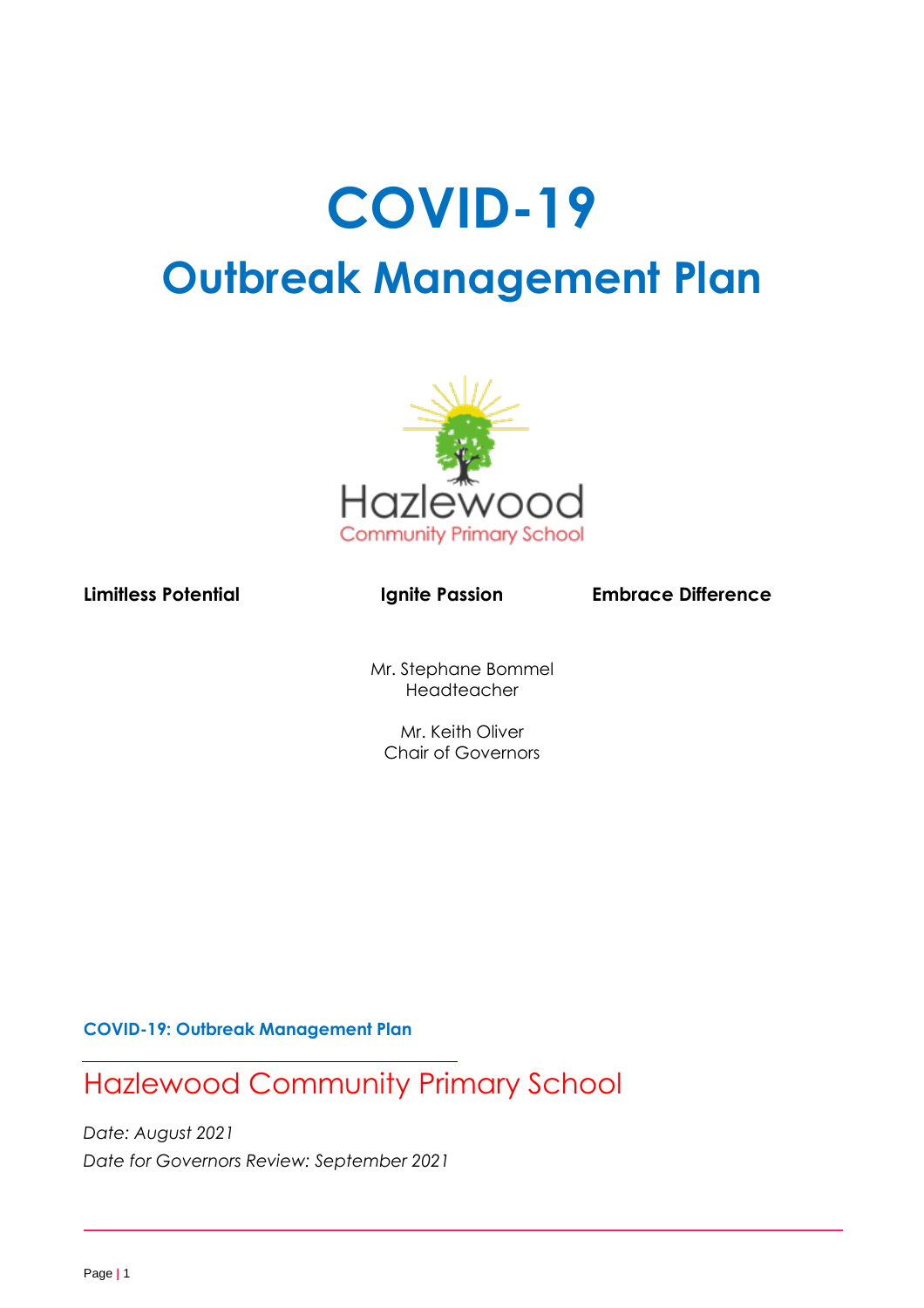| Approved by:        | Keith Oliver - Chair of<br>Governors | <b>Date: 27.08.21</b> |
|---------------------|--------------------------------------|-----------------------|
| Last reviewed on:   | 01.09.21                             |                       |
| Next review due by: | 01.10.21                             |                       |

# **1. Introduction**

This plan is based on the [contingency framework for managing local outbreaks](https://www.gov.uk/government/publications/coronavirus-covid-19-local-restrictions-in-education-and-childcare-settings) of COVID-19 and the [schools operational guidance,](https://www.gov.uk/government/publications/actions-for-schools-during-the-coronavirus-outbreak) provided by the Department for Education (DfE).

We will only implement some, or all, of the measures in this plan in response to recommendations provided by our local authority (LA), directors of public health (DsPH), Public Health England (PHE) health protection team or the national government.

It may be necessary to implement these measures in the following circumstances, for example:

- To help manage a COVID-19 outbreak within the school. Actions will be considered when either of the following thresholds are met:
	- There are 5 positive cases amongst pupils or staff who are likely to have mixed closely within a 10-day period
	- 10% of pupils or staff who are likely to have mixed closely test positive within a 10-day period
- If COVID-19 infection rates in the community are extremely high, and other measures have failed to reduce transmission
- As part of a package of measures responding to a 'variant of concern' (VoC)
- $\sum$  To prevent unsustainable pressure on the NHS

#### **2. Seeking public health advice**

When one of the thresholds above is met, we will review the testing, hygiene and ventilation measures already in place.

We will also seek public health advice from a director of public health or health protection team. Stephane Bommel (Headtecaher) and/ or Kate McKenna (Deputy Headteacher) will be responsible for seeking this advice, and will do so by telephoning the DfE helpline (0800 046 8687) or North<br>Tyneside Public Health Public Health (0781 340 0000) Fmail: Tyneside Public Health Public Health (0781 340 0000) Email: [emergencyplanning@northtyneside.gov.uk](mailto:emergencyplanning@northtyneside.gov.uk)

#### **3. Shielding**

We will adhere to national guidance on the reintroduction of shielding, which would apply to those on the shielded [patient list \(SPL\).](https://digital.nhs.uk/coronavirus/shielded-patient-list)

We will speak to individuals required to shield about additional protective measures in school or arrangements for home working or learning.

<sup>©</sup> The Key Support Services Ltd | [thekeysupport.com/terms](https://thekeysupport.com/terms-of-use)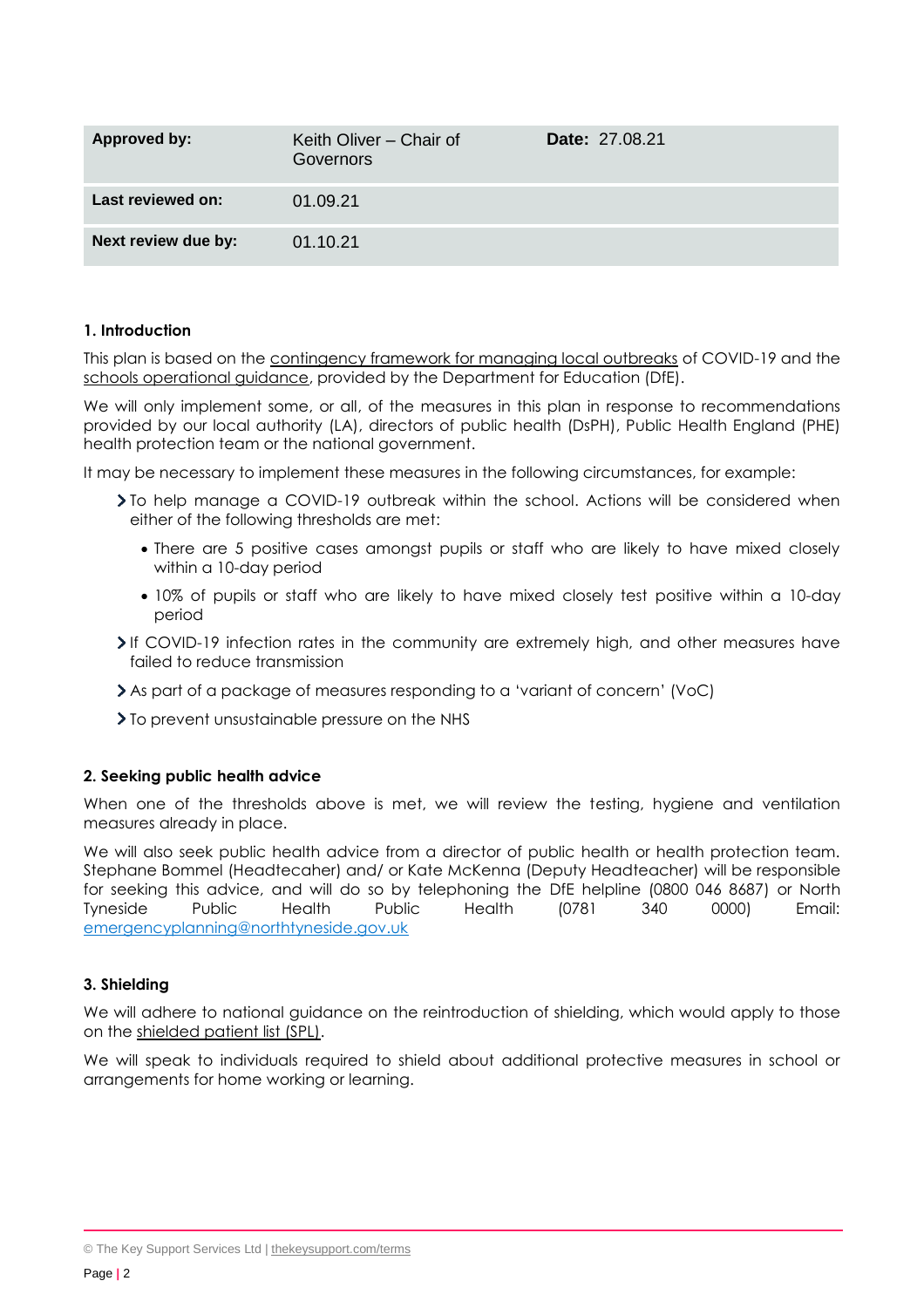# **4. Other measures**

Parents, carers, pupils and staff will be informed promptly about the introduction of control measures. This will be done via email and parentmail once a decision has been made.

If recommended, we will limit:

- Residential educational visits
- > Open days
- > Transition or taster days
- > Parents coming into school
- > Live performances

If recommended, we will (re)introduce:

- > Testing, including the use of an asymptomatic test site (ATS)
- Bubbles, to reduce mixing between groups
- Face coverings in communal areas and classrooms for staff and visitors (unless exempt)

#### **5. Attendance restrictions**

Attendance restrictions will only be recommended as a last resort. If recommended, we will implement the measures in this section.

# **5.1 Eligibility to remain in school**

If restrictions are recommended, we will stay open for:

- Vulnerable pupils
- Children of critical workers

#### **5.2 Education and support for pupils at home**

All other pupils will be required to stay at home and will receive remote education.

We will aim to deliver remote education that meets the same quality and quantity of education that pupils would receive in school, as outlined in our remote learning plans.

The school will continue to provide meals or lunch vouchers or parcels for pupils eligible for benefitsrelated free school meals while they are not attending school because of COVID-19 isolation guidelines.

Parents/ Carers will be able to collect the parcels from school.

#### **5.3 Wraparound care**

We will limit access to before and after-school activities and wraparound care during term time and the summer holidays to those that need it most.

We will communicate who will be eligible to attend once the restrictions are confirmed.